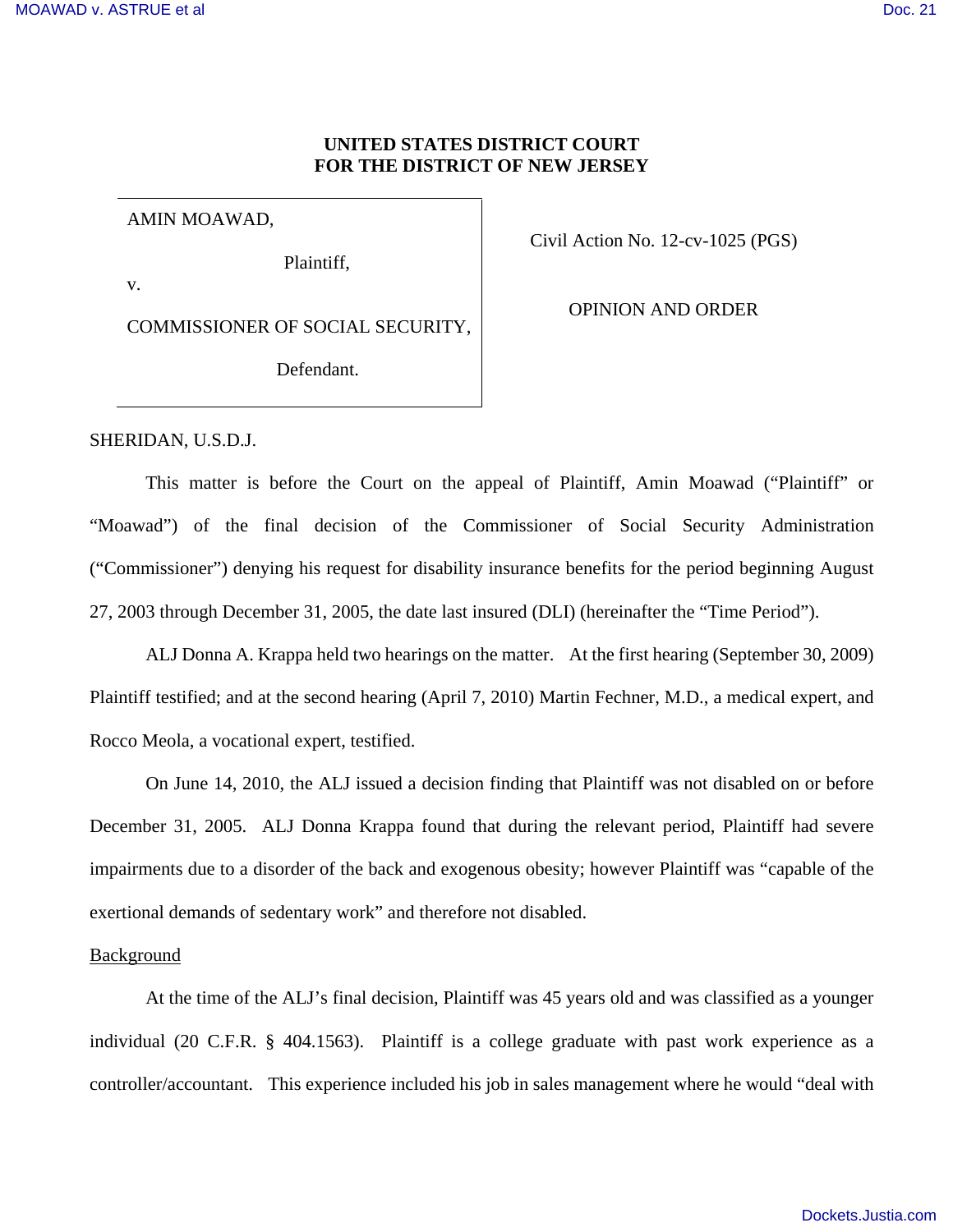[a] number of reports to give to higher management." According to the vocational expert (Mr. Meola), Plaintiff's past work was classified as "sedentary" and due to his knowledge of accounting, it was considered "skilled" work. Long before the Time Period (1997) Moawad was involved in a motor vehicle accident. Moawad described the accident, and his injury as follows:

> I got rear ended into another truck in the front of me and I was under treatment for three years for, for a few months at least, until I tried to fight it but, apparently, it was not going any further. It got worse from sitting down and – all day in front of computers.

Evidently, Moawad's back pain arose from the 1997 accident. After the accident, Moawad had undertaken physical therapy and injections for the pain, but had rejected recommended surgery on several occasions because of his "obesity and . . . heart problems. " He did not want to "take the risk." According to Moawad, he takes 12 medications per day including Naproxen and Skelaxin for his back pain. In addition, Moawad's cardiologist has diagnosed him with heart disease and diabetes which are controlled by medication. At the hearing, Moawad indicated that during the Time Period, he was unable to perform any kind of work activity because his medications make him drowsy. Also, his back pain was so intense that from time to time, the pain required him "to lay down on my back flat until I find a comfortable spot" after which he could "get back to work."

### Medical Reports and Records

#### **A. Treating Physician Morin A. Dawoud, M.D**

Morin A. Dawoud, M.D. of Summit Medical Center has treated Plaintiff for neck and back pain. Moawad first saw Dr. Dawoud in June, 2001, and began regular monthly examinations by Dr. Dawoud in January, 2003.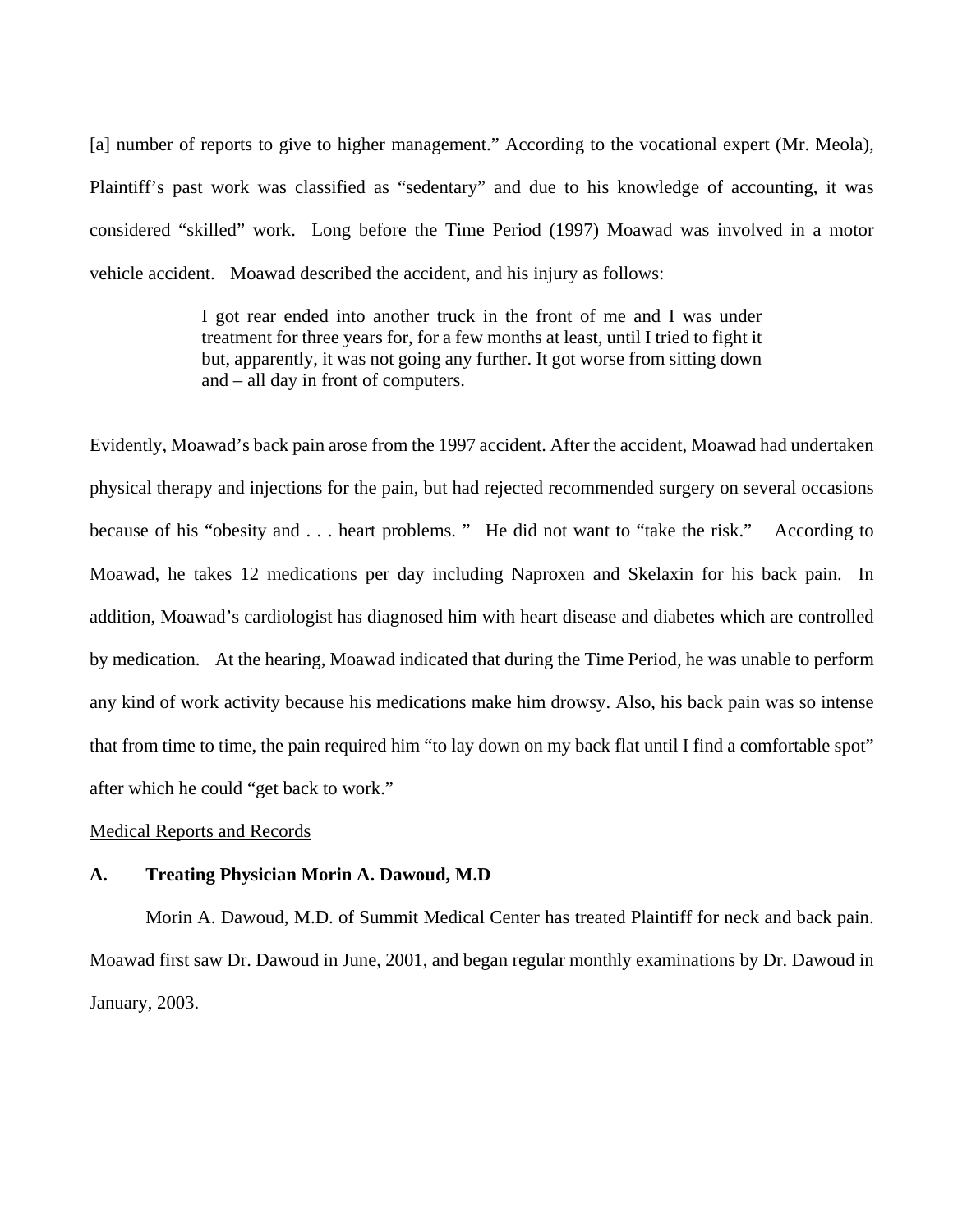According to the progress notes, complaints at each monthly follow-up visit were nearly identical. That is, Plaintiff complained of neck pain shooting to both arms, and back pain shooting to both of his legs with marked weakness, numbness, and tingling. He further complained of severe stiffness in the cervical and lumbar spine and an inability to sit or stand for more than thirty minutes, with tenderness of the cervical and paraspinal muscles bilaterally. Moawad also complained of limited range of motion in the spine. Dr. Dawoud found decreased sensation at the C3, C7, L4 and S2 nerve root distributions (more on the left side), and limitations when performing the straight leg raise test. In addition, Dr. Dawoud diagnosed bilateral cervical disc radiculopathy at C4-C5, lumbosacral disc herniation at L4, L5and S1, with bilateral radiculopathy. Dr. Dawoud's notes from 22 monthly visits each identify identical symptoms. (See R. 224, 225, 226, 227, 228, 229, 230, 231, 232, 302, 305, 306, 307, 308, 309, 310, 314, 315, 316, 317, 318, 319). When reviewing the 22 treatment records of Dr. Dawoud, the language in each varies only slightly, and there is no mention of any the objective diagnostic testing (MRIs) or other tests to support the findings. Since all 22 reports are virtually the same, they are more repetitive than comprehensive.

 For illustration purposes, the text of three progress notes are set forth below to illustrate their similarity. These progress notes are from February 18, 2003, February 11, 2004, and December 9, 2005.

1. Summit Medical Center Progress Notes Date: 2/18/03

### **PATIENTS NAME**: Moawad, Amin

**CHIEF COMPLAINT**: *More neck pain shooting to both arms and increasing low back pain shooting to both legs with marked weakness, numbness and tingling sensation. Severe stiffness of C-spine and L-S spines. Unable to sit or stand for more than 15 minutes* **VITAL SIGNS**: B.P. 140/85 T. 98.6 P: 80/min. R. 19/min **NECK**: *Increasing tenderness of the C/S and paraspinal muscles bilaterally, Marked stiffness & decreased ROM of the spine.*  **CHEST**: *Normal examination* **HEART**: *Normal examination*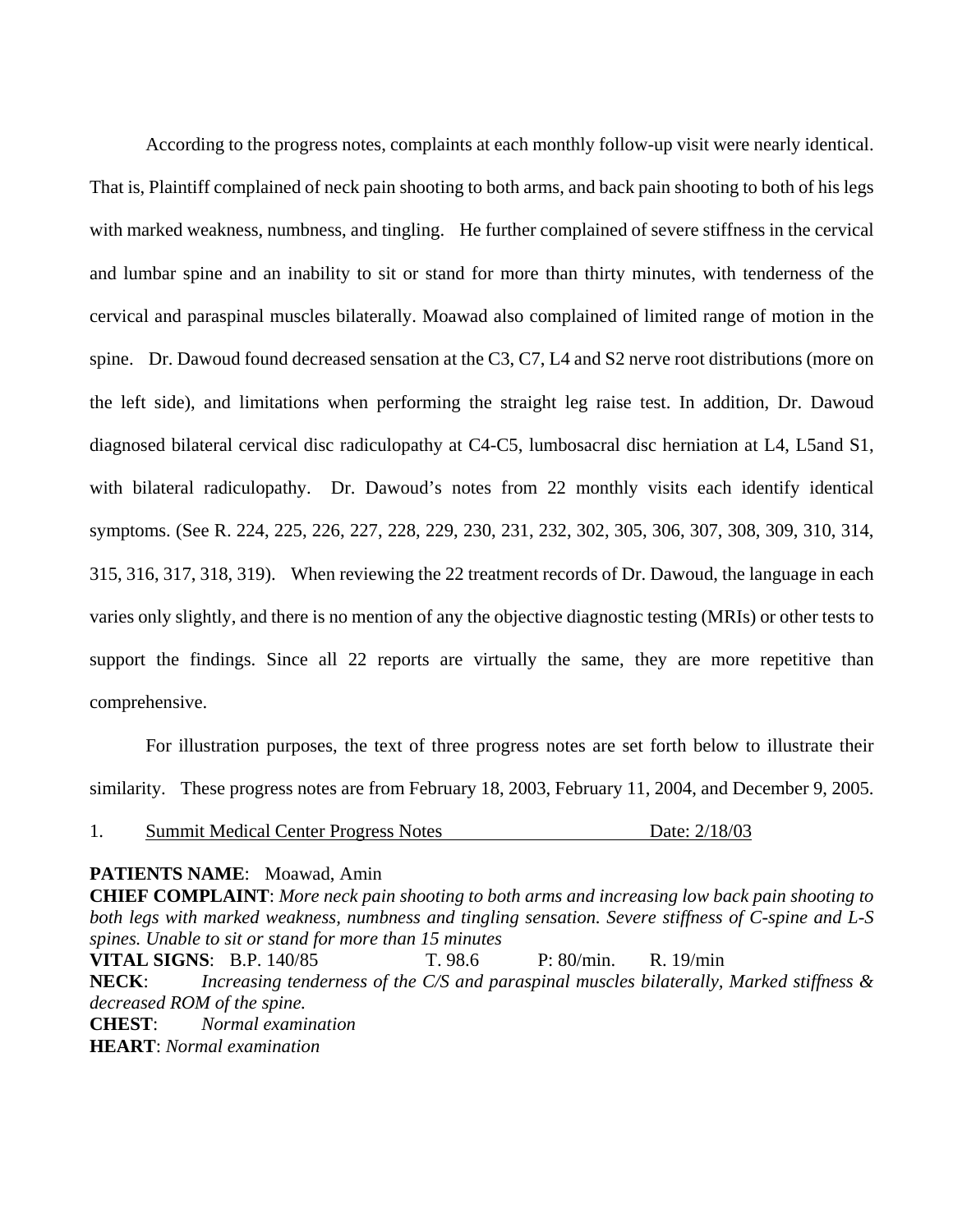## **ABDOMEN**: *Normal examination*.

**L/S SPINE**: *Markedly severe limitation of the spine. Tenderness of the lumbo-sacral spine and para spinal muscles bilaterally*.

**EXTREMETIES**: *Decreased sensation and motor power at the level of C3-C7 nerve roots distribution. Straight leg lifting elicits severe pain of the lumbosacral region at 55 degrees bilaterally, more so on the left side. Decreased sensation and motor power at the level of L4-S2 nerve roots distribution.* 

**IMPRESSION**: *Bilateral Cervical disc radiculopathy at C4-C5. Lumbo-sacral discs herniation at L4-L5 and L5-S1 with bilateral radiculopathy.* 

**TREATMENT**: *Continue same RX*  **PLAN**: *Continue RX* 

|  | Date: 2/11/04<br><b>Summit Medical Center Progress Notes</b> |  |
|--|--------------------------------------------------------------|--|
|--|--------------------------------------------------------------|--|

# **PATIENTS NAME**: Moawad, Amin

**CHIEF COMPLAINT**: N*eck pain shooting to both arms and increasing low back pain shooting to both legs with marked weakness, numbness and tingling sensation. Severe stiffness of C-spine and L-S spines. Unable to sit or stand for more than 15 minutes. Spending most time on his back in a firm mattress.*  **VITAL SIGNS:** B.P. 135/80 T. 98.6 P: 75/min. R. 19/min

**NECK**: *Increasing tenderness of the C/S and paraspinal muscles bilaterally, Marked stiffness & decreased ROM of the spine.* 

**CHEST**: *Normal examination*

**HEART**: *Normal examination* 

**ABDOMEN**: *Normal examination*.

**L/S SPINE**: *Markedly severe limitation of the spine. Tenderness of the lumbo-sacral spine and para spinal muscles bilaterally*.

**EXTREMETIES**: *Decreased sensation and motor power at the level of C3-C7 nerve roots distribution. Straight leg lifting elicits severe pain of the lumbo-sacral region. Decreased sensation and motor power at the level of L4-S2 nerve roots distribution.* 

**IMPRESSION**: *Bilateral Cervical disc radiculopathy at C4-C5. Lumbo-sacral discs herniation at L4-L5 and L5-S1 with bilateral radiculopathy.* 

**TREATMENT**: *Continue same RX* 

**PLAN**: *Continue RX* 

| Date: 12/9/05<br><b>Summit Medical Center Progress Notes</b> |
|--------------------------------------------------------------|
|--------------------------------------------------------------|

### **PATIENTS NAME**: Moawad, Amin

**CHIEF COMPLAINT**: N*eck pain shooting to both arms with tingling and numbness all the way down to the fingers. Lower back pain shooting to both legs with bilateral tingling and numbness.*  **VITAL SIGNS:** B.P. 130/70 T. 98.6 P: 76/min. R. 20/min **NECK**: T*enderness of the C/S and paraspinal muscles bilaterally, especially in the trapezius* 

*muscle region. .*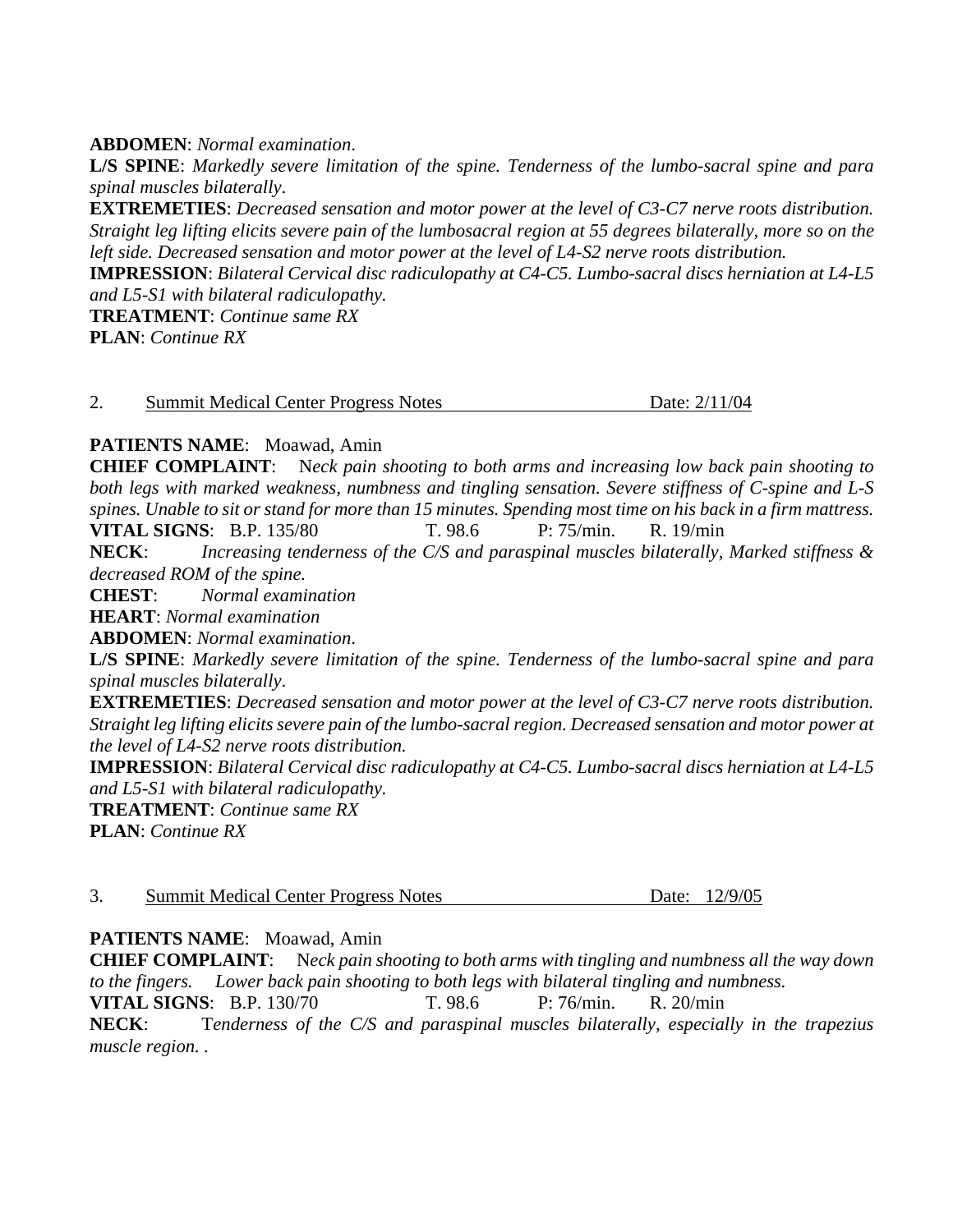**CHEST**: *Normal examination* **HEART**: *Normal examination*  **ABDOMEN**: *Normal examination*. **L/S SPINE**: *. Tenderness of the lumbo-sacral spine and para spinal muscles bilaterally*. *Severe limitation of the spine.*  **EXTREMETIES**: *Decreased sensation and motor power at the level of C3-C7 nerve roots distribution. Straight leg lifting elicits severe pain of the lumbo-sacral region. Decreased sensation and motor power at the level of L4-S2 nerve roots distribution.*  **IMPRESSION**: *Bilateral Cervical disc radiculopathy at C4-C5. Lumbo-sacral discs herniation at L4-L5 and L5-S1 with bilateral radiculopathy.*  **TREATMENT**: *Continue same RX*  **PLAN**: *Continue RX* 

Comparing each report above (sections chief complaint, neck, L/S spine, extremities and impression), they are all the exactly the same. The progress notes do not discuss any course of action or treatment to be undertaken, e.g, any heat treatments, or physical therapy, nor the results of diagnostic tests. In addition to the progress notes, Dr. Dawoud also completed a number of Physician's Statement of Disability for Plaintiff's Long Term Disability Carrier (Physician Statement). In one such statement, Dr. Dawoud stated that Plaintiff would "never" be released back to work, because his condition was a Class 5 in severity (indicating severe limitations in functional capacity, and incapable of even minimal (sedentary) work activity. Dr. Dawoud rated Plaintiff to be 75-100% disabled within each of his Physician Statements. However, in the section captioned "medical evidence that substantiates or contributed to Plaintiffs inability to work" Dr. Dawoud responded generally "limited range of motion of the spine; straight leg raise positive at 25 degrees on the right; and 45 degrees on the left" rather than referring to the results of any objective diagnostic tests.

 In addition to the Physician Statements, on August 13, 2002 Dr. Dawoud submitted a letter to letter to Guardian Group Claims regarding Plaintiff's long term disability. He opined that it was impossible for Plaintiff to stand or sit down for more than a period of fifteen to thirty minutes, after which Moawad must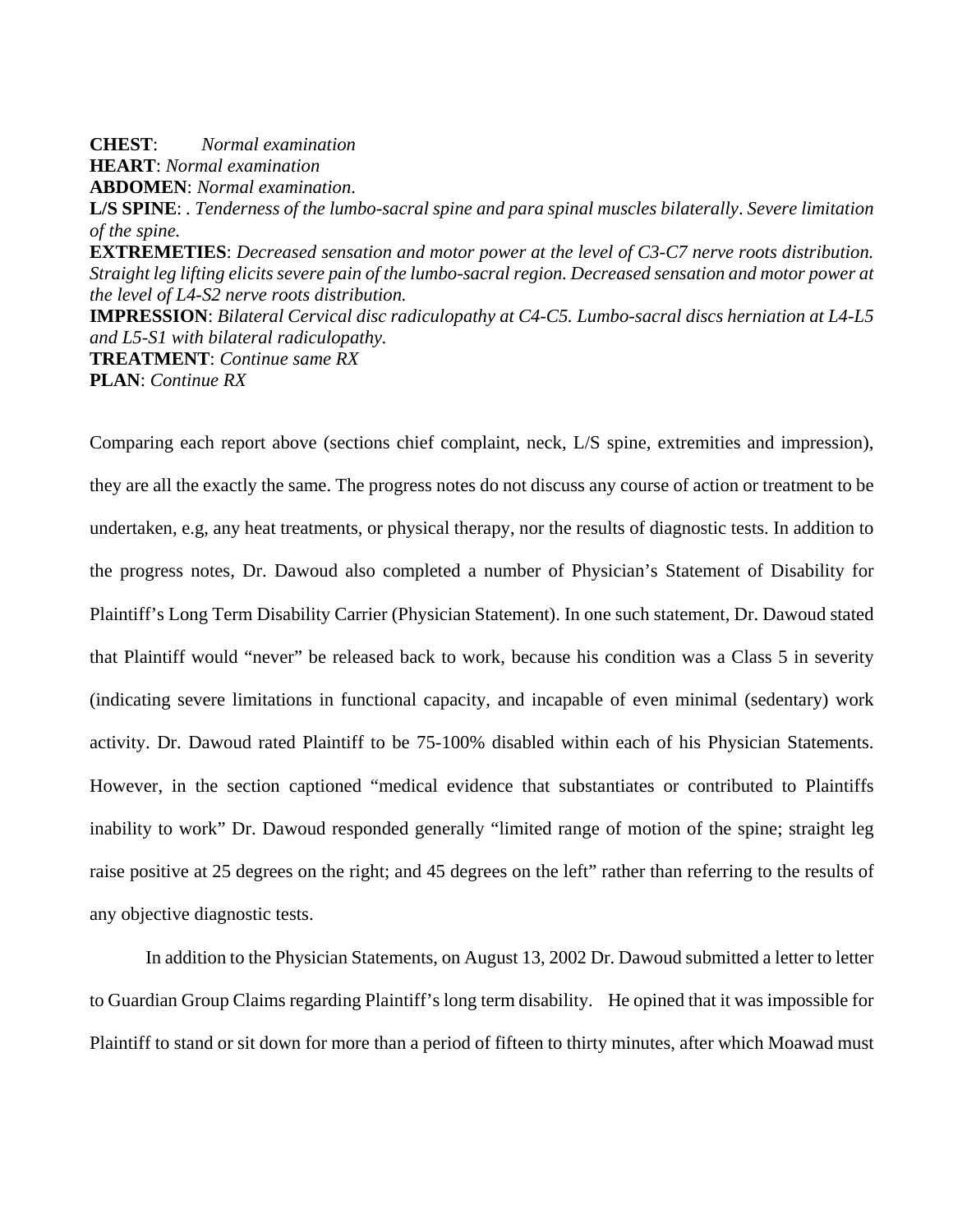lay flat on his back for more than one hour on firm orthopedic mattress; and walking causes him severe intolerable back pains that oblige him to stop in less than one block's distance. Dr. Dawoud opined that surgery is not "totally suitable at his present condition" because Plaintiff was obese weighing above 255 pounds, and dieting had failed. Moreover, Plaintiff "has been urged to go for neuro-surgical intervention of his disc problems, but [refused] and was afraid to go for surgery." Dr. Dawoud writes that his opinion was "based on MRIs of the lumbar and cervical spine, positive straight leg raising on both the right and left and repeated observations of severe limitation of motion . . ." It is uncertain when the MRI tests occurred, but they do not appear to have occurred within the Time Period.

#### Diagnostic Testing

 Plaintiff has the burden of proof of showing he was disabled during the Time Period in question. At the April 7, 2010 hearing the medical expert, Dr. Fechner, testified that the best way to determine Moawad's impairments at that time is to evaluate the diagnostic testing that occurred as near in time to the Time Period. Dr. Fechner found that two records were most relevant. They were the records of September 19, 2005 and February 20, 2007.

 The September 19, 2005 MRI of the cervical spine revealed an "interval appearance of posterior subligamentous disc herniation's, C4-C5 and C5-C6 without cord contact or foraminal impingement." (R. 329). On this same date, an "MRI of the lumbar revealed a [p]osterior central disc herniation L5-S 1 with ventral thecal sac compression without central canal or foraminal stenosis."

 On February 20, 2007, an x-ray of cervical spine revealed no evidence of a fracture or misalignment, disc spaces were maintained, and atlantoaxial relationship was undisturbed. According to Dr. Fechner, the impression was of a normal cervical spine. (R. 234).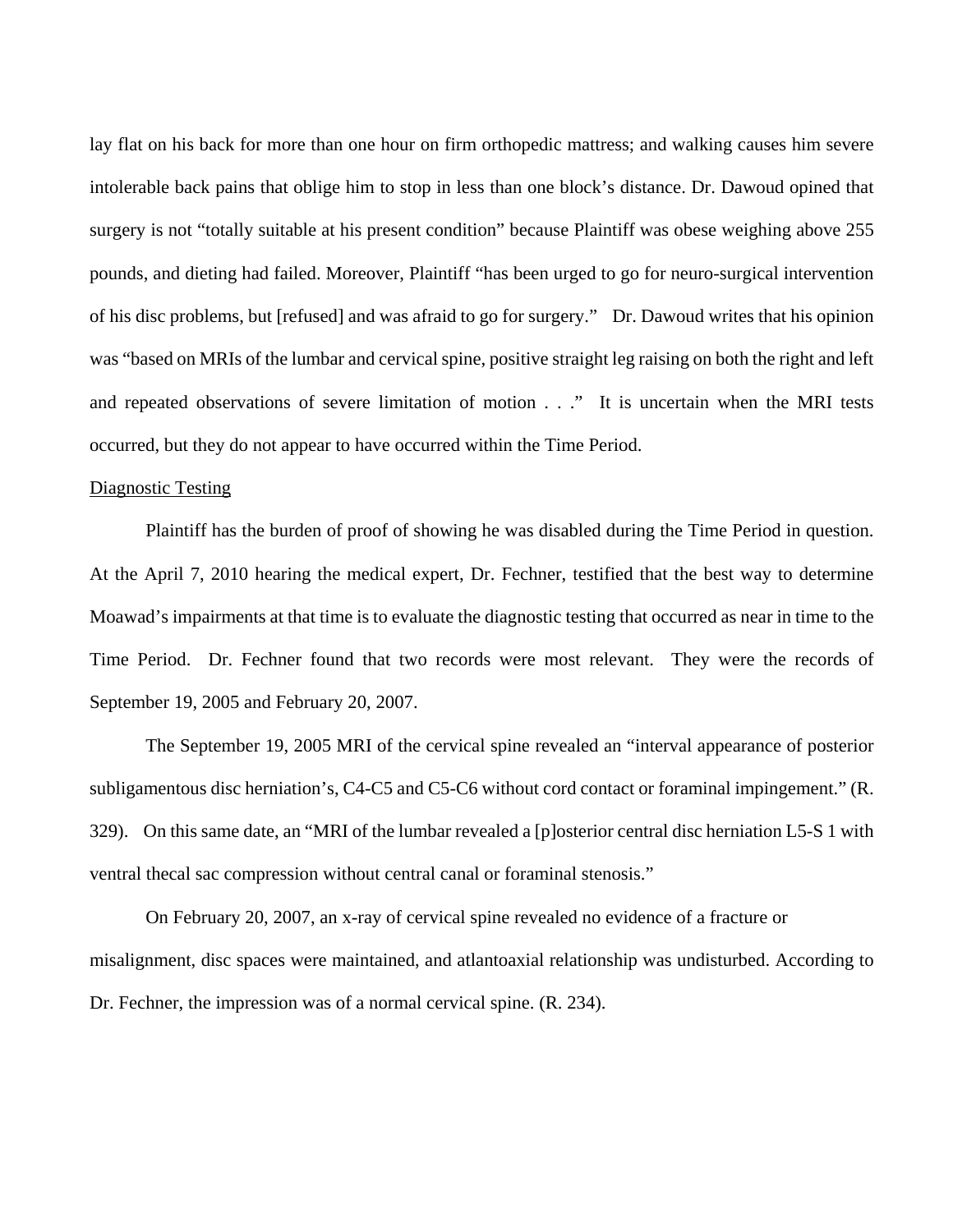### Consultative Examinations and Residual Functional Capacity Assessment

 Plaintiff was examined by Francky Merlin, M.D. on February 23, 2007 for a consultative medical examination. At the time of the examination, Plaintiff was a well-developed, obese male who was alert, conscious, oriented and in no acute distress. He was casually dressed and his affect and behavior were appropriate. The musculoskeletal examination revealed that Plaintiff walked with an antalgic gait, had difficulty rising up from a chair and from an examining table. He had full use of both hands and arms in dressing and undressing. Grasping strength and manipulative functions were not impaired. He was able to flex the spine forward 0-60 degrees and partially squat, but was unable to walk on his heels and toes. There was tenderness in the neck. Rotation of the neck right was 0-75 degrees, left was 0-60 degrees, flexion 0-50 and extension 0-30 degrees. Tenderness was elicited in the lumbar spine, but there was no paravertebral hypertonicity. Neurologically, he was alert, conscious and oriented. Straight leg raise was 0-45 degrees bilaterally. The diagnosis was polyarthralgia and he was advised to follow up with an orthopedist. Dr. Merlin found that Plaintiff could sit, stand, walk, handle objects, hear, speak and travel, but he should not lift or carry heavy objects or be exposed to dust, fumes or extremes in temperature.

 On the Residual Functional Capacity dated April 20, 2007, Plaintiffs limitations were as follows: Occasionally lift and/or carry 20 pounds; frequently lift and/or carry 10 pounds; stand and/or walk (with normal breaks) for a total of at least 2 hours in an 8 hour work day; sit (with normal breaks) for a total of about 6 hours in a 8 hour work day; push and/or pull (including operation of hand and/or foot controls) were unlimited; with no postural, handing or fingering limitations, and no manipulative limitations. There were no visual, communicative, or environmental limitations.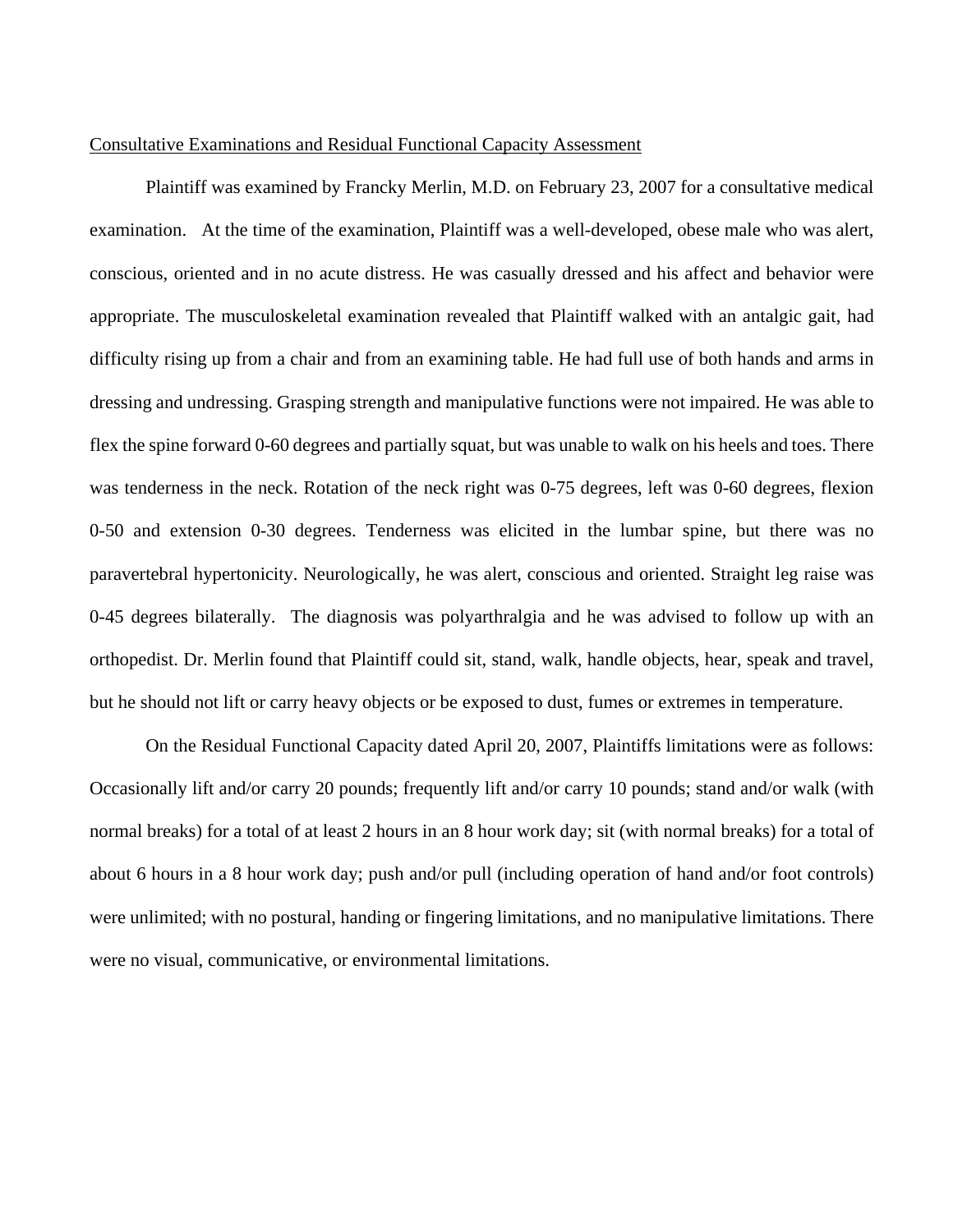### The Administrative Law Judge's Decision

 On June 14, 2010, the ALJ found that during the Time Period, Plaintiff had severe impairments including disorder of the back, and exogenous obesity, but he was nevertheless "capable of the exertional demands of sedentary work" and therefore not disabled. The ALJ gave several reasons for her decision.

 First, Moawad did not have an impairment or combination of impairments that met or medically equaled one of the listed impairments in 20 C.F.R. Part 404, Appendix 1 during the Time Period. More specifically, the ALJ found that no medical source has suggested that the severity of Plaintiff's impairments either met or equaled the listings, either singly or in combination. The ALJ relied on Dr. Fechner testimony that there was no "objective clinical or laboratory evidence of nerve root compression, spinal arachnoiditis or lumbar spinal stenosis" as required for a finding of disability under listings 1.02, 1.03 or 1.04 (Musculoskelatal Impairments). Dr. Fechner further testified that the results of the February 23, 2007 examination by Dr. Merlin found that Plaintiff's sensory examination and deep tendon reflexes were normal, and that Plaintiff's grasping and manipulative functions were not impaired. With regard to Plaintiff's obesity, Dr. Fechner found that at 5'9" and 275 pounds, Plaintiff suffered from "exogenous obesity" or "moderate" obesity. As such, Moawad has some restrictions. Dr. Fechner found:

> He would have been restricted but could have done a full range of sedentary activity. He could certainly lift 10 pounds occasional, and walk and stand an aggregate of two hours in an eight hour day. Sit six hours in an eight hour day. Every hour he could, perhaps would need to, get up and stretch for a minute or two. The only other thing that would be contradicted is the use of ladders or crawling in low places.

 The ALJ also based her decision on Dr. Merlin's report from February, 2007. The ALJ summarized the report: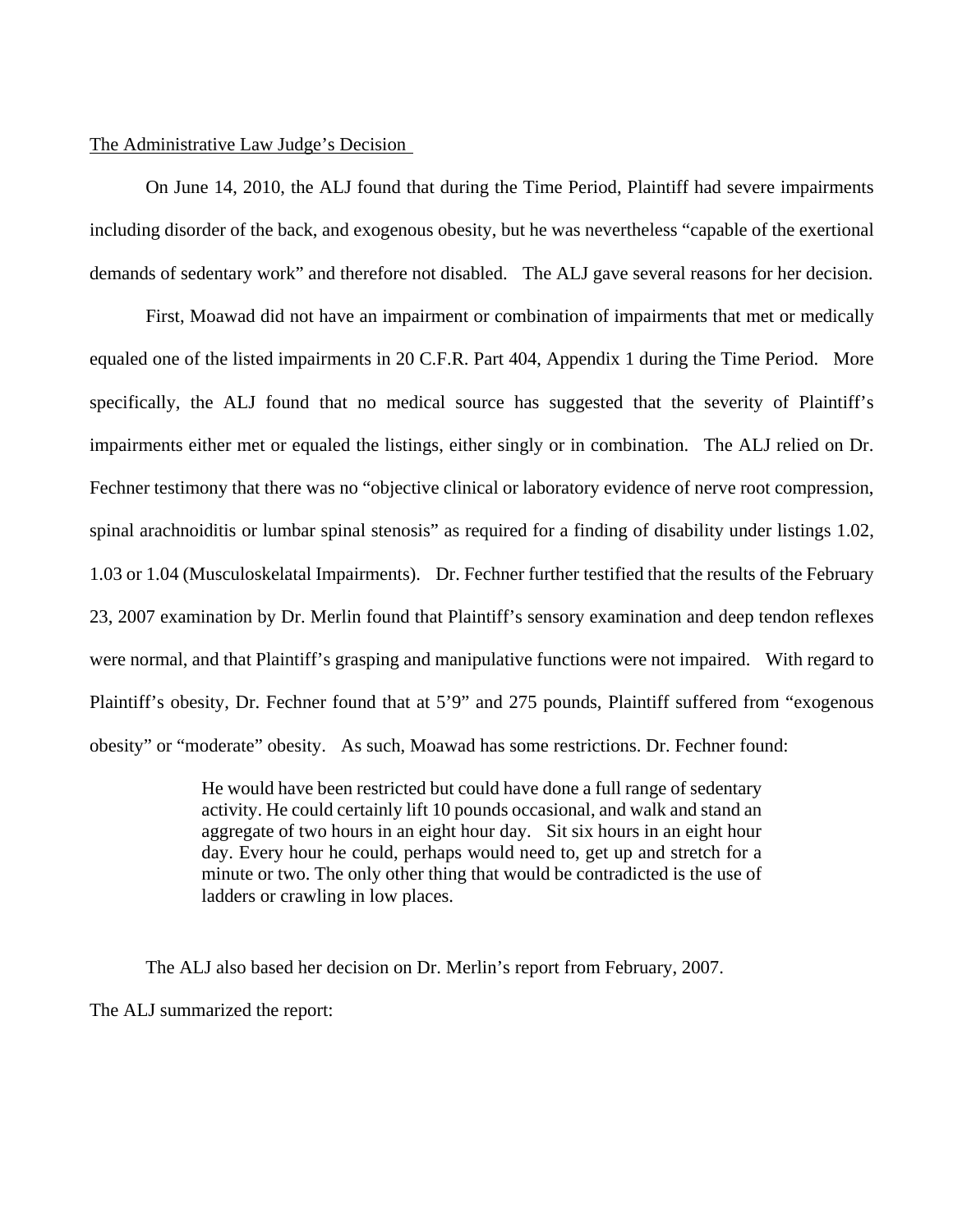Notably, in a report dated February, 2007, the consultative examiner, Dr. Merlin reported that the claimant had full use of both hands and arms in dressing and undressing. Dr. Merlin noted that the claimant's grasping strength and manipulative functions were not impaired and, he had no motor or sensory deficits. It was further reported that the claimant had full strength in the lower extremities, and that there was no evidence of muscle atrophy; and that the claimant had no sensory or reflex abnormalities.

The ALJ concluded that during the Time Period, Plaintiff had been capable of the exertional demands of sedentary work. In addition, the ALJ adopted the findings of the residual functioning capacity assessment which showed that Plaintiff could undertake sedentary work activity.

Second, the ALJ found Moawad's subjective complaints were not consistent with the objective

medical findings. For example, although Plaintiff's MRIs showed some herniation, the diagnostic tests did

not reveal impairments that would result in a finding of disability based on the musculoskeletal system

impairment listings (20 CFR part 404, Subpart P, Appendix 1).

The ALJ wrote:

Having carefully considered the claimant's statements, along with the record evidence as a whole, pursuant to Social Security (SSR) 96-7p, I find the claimant's statements concerning his impairments and their impact on his ability to work are not entirely credible in light of the discrepancies between the claimant's assertions and information contained in the documentary reports, the reports of treating and examining practitioners, the claimant's medical history as reported by Dr. Fechner, and the findings made during the claimant's physical examinations.

In my judgment the claimant's complaints are essentially subjective and without substantial medical foundation; the limitations he alleges are far in excess of those which would reasonably be consistent with objective medical evidence. Furthermore, the claimant's complaints are not consistent with other evidence. Having carefully considered these factors, I conclude that the claimants' complaints of disability symptoms are not reasonably accepted.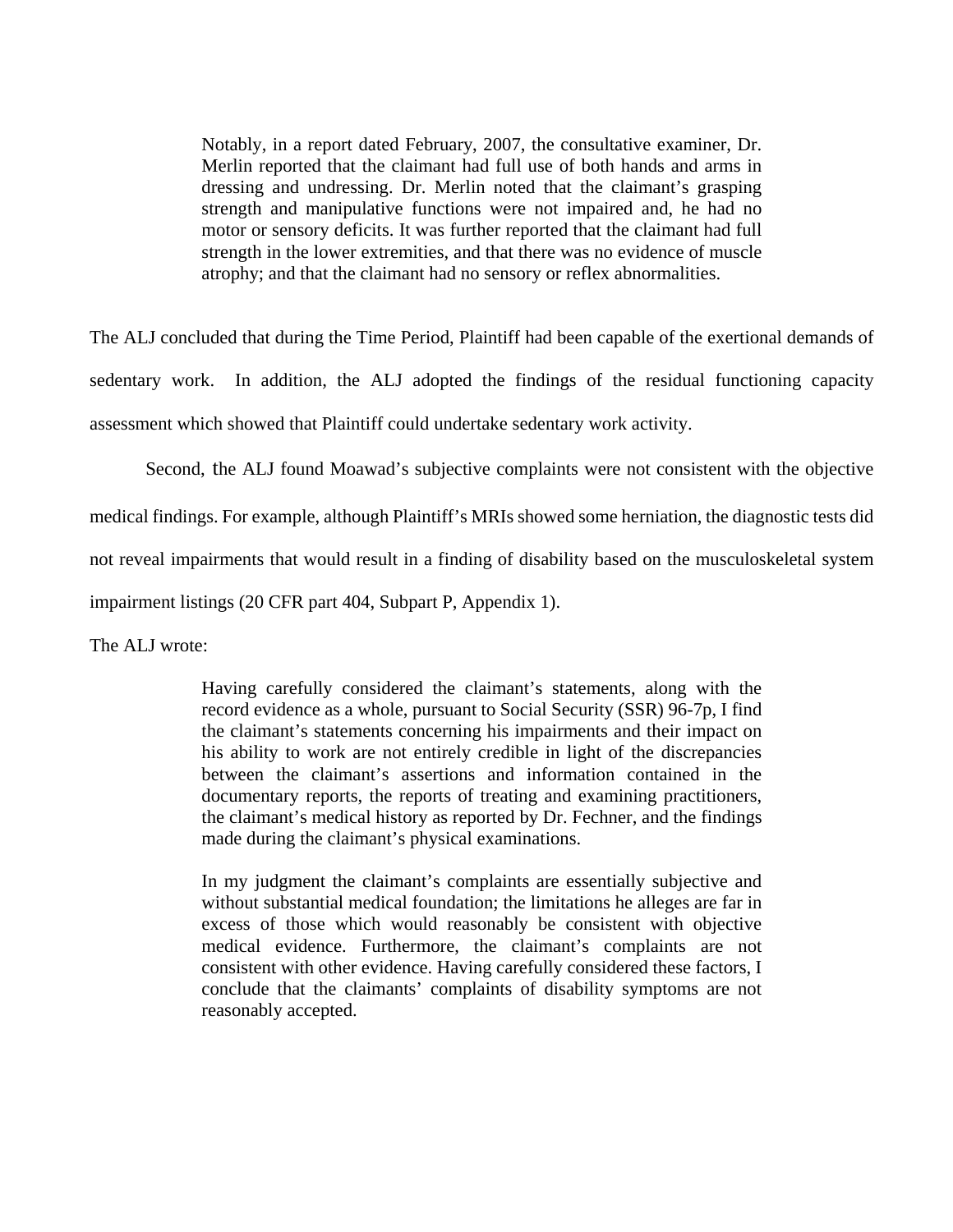Moreover, the ALJ discredited the reports of Dr. Dawoud as lacking credibility. The ALJ stated:

No significant weight is accorded to the assessment of inability to work by Dr. Dawoud as it is primarily based upon the claimant's subjective complaints of pain and not on objective medical evidence. Furthermore, I find that the doctor's assessment is not supported by the record as a whole.

### Legal Standard

A claimant is considered disabled under the Social Security Act if he is "unable to engage in any substantial gainful activity by reason of any medically determinable physical or mental impairment which ... has lasted or can be expected to last for a continuous period of not less than twelve months." 42 U.S.C.  $\S$  423(d)(1)(A). A plaintiff will not be considered disabled unless he cannot perform his previous work and is unable, in light of his age, education, and work experience, to engage in any other form of substantial gainful activity existing in the national economy.  $42 \text{ U.S.C. }$  \$ $423(d)(2)(A)$ . *See Sykes v. Apfel*, 228 F.3d. 259, 262 (3d Cir. 2000); *Burnett v. Comm*=*r of Soc. Sec. Admin*., 220 F.3d 112, 118 (3d Cir. 2000); *Plummer v. Apfel*, 186 F.3d 422, 427 (3d Cir. 1999). The Act requires an individualized determination of each plaintiff's disability based on evidence adduced at a hearing. *Sykes*, 228 F.3d at 262 (citing *Heckler v. Campbell*, 461 U.S. 458, 467 (1983)); *see* 42 U.S.C. § 405(b).

Review of the Commissioner's final decision is limited to determining whether the findings and decision are supported by substantial evidence in the record. 42 U.S.C. § 405(g). *See Morales v. Apfel*, 225 F.3d 310, 316 (3d Cir. 2000); *Hartranft v. Apfel*, 181 F.3d 358, 360 (3d Cir. 1999). *Doak*, 790 F.2d 26 at 28. Substantial evidence has been defined as "such relevant evidence as a reasonable mind might accept as adequate to support a conclusion." *Hartranft,* 181 F.3d at 360 (quoting *Pierce v. Underwood*, 487 U.S. 552, 565 (1988) (citation omitted)); *see also Richardson v. Perales*, 402 U.S. 389, 401 (1971). Substantial evidence is less than a preponderance of the evidence, but more than a mere scintilla.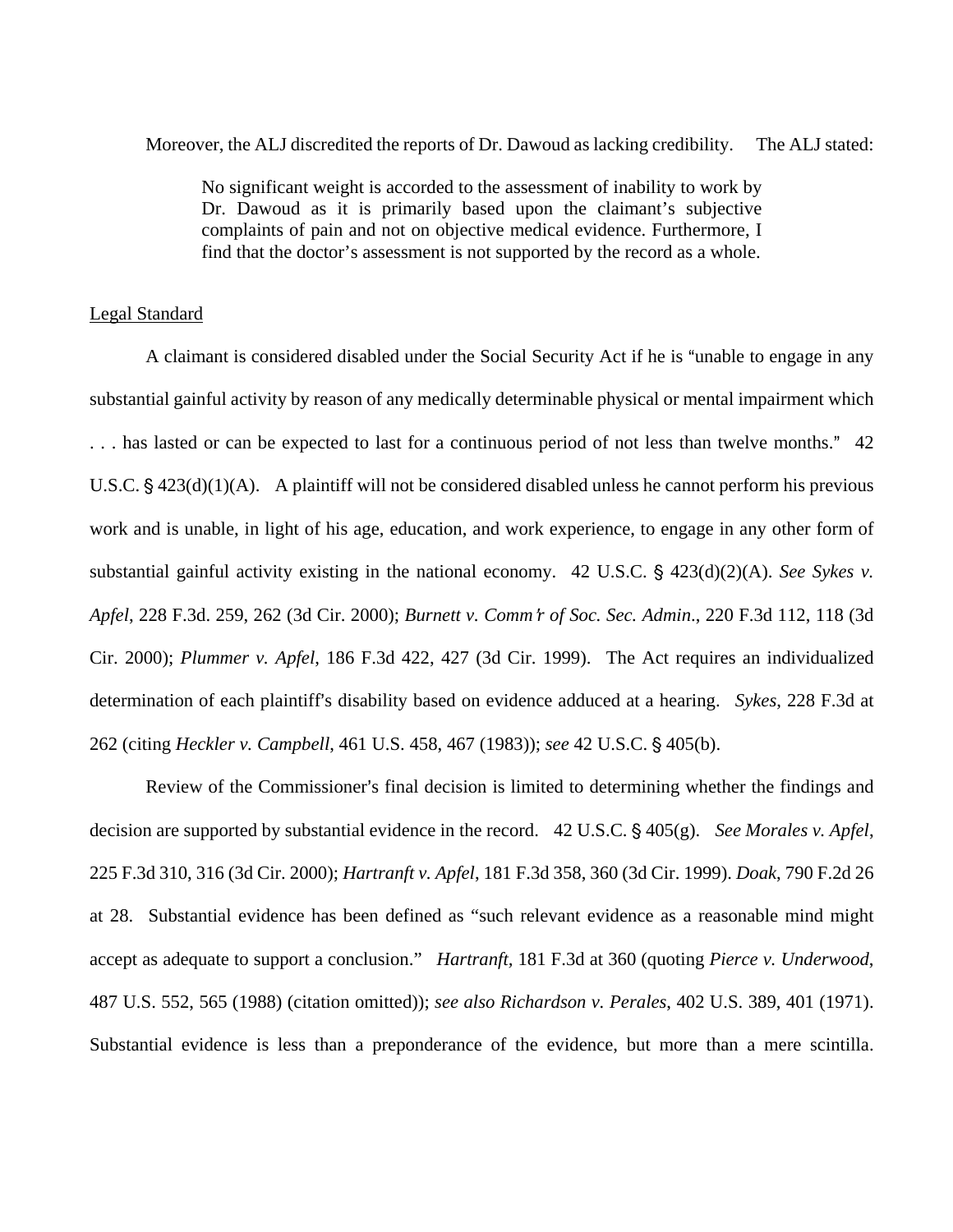*Richardson*, 402 U.S. at 401; *Morales*, 225 F.3d at 316; *Plummer*, 186 F.3d at 422. Likewise, the ALJ=s decision is not supported by substantial evidence where there is "competent evidence" to support the alternative and the ALJ does not "explicitly explain all the evidence" or "adequately explain his reasons for rejecting or discrediting competent evidence." *Sykes*, 228 F.3d at 266 n.9.

The reviewing court must view the evidence in its totality. *Daring v. Heckler*, 727 F.2d 64, 70 (3d Cir. 1984).

> A single piece of evidence will not satisfy the substantiality test if the [Commissioner] ignores, or fails to resolve, a conflict created by countervailing evidence. Nor is evidence substantial if it is overwhelmed by other evidence  $-$  particularly certain types of evidence (e.g., that offered by treating physicians) - - or if it really constitutes not evidence but mere conclusion.

*Morales*, 225 F.3d at 316 (citing *Kent v. Schweiker*, 710 F.2d 110, 114 (3d Cir.1983)); *see also Benton v.* 

*Bowen*, 820 F.2d 85, 88 (3d Cir. 1987). Nevertheless, the district court's review is deferential to the ALJ's factual determinations. *Williams v. Sullivan*, 970 F.2d 1178, 1182 (3d Cir. 1992) (en banc) (stating district court is not "empowered to weigh the evidence or substitute its conclusions for those of the factfinder"). A reviewing court will not set a Commissioner's decision aside even if it "would have decided the factual inquiry differently.<sup>*"*</sup> *Hartranft*, 181 F.3d at 360. But despite the deference due the Commissioner, "appellate courts retain a responsibility to scrutinize the entire record and to reverse or remand if the [Commissioner]'s decision is not supported by substantial evidence." *Morales*, 225 F.3d at 316 (quoting *Smith v. Califano*, 637 F.2d 968, 970 (3d Cir. 1981)).

Title II of the Social Security Act, 42 U.S.C. § 401, *et seq.* requires that the claimant provide objective medical evidence to substantiate and prove his or her claim of disability. *See* 20 CFR ' 404.1529. Therefore, claimant must prove that his or her impairment is medically determinable and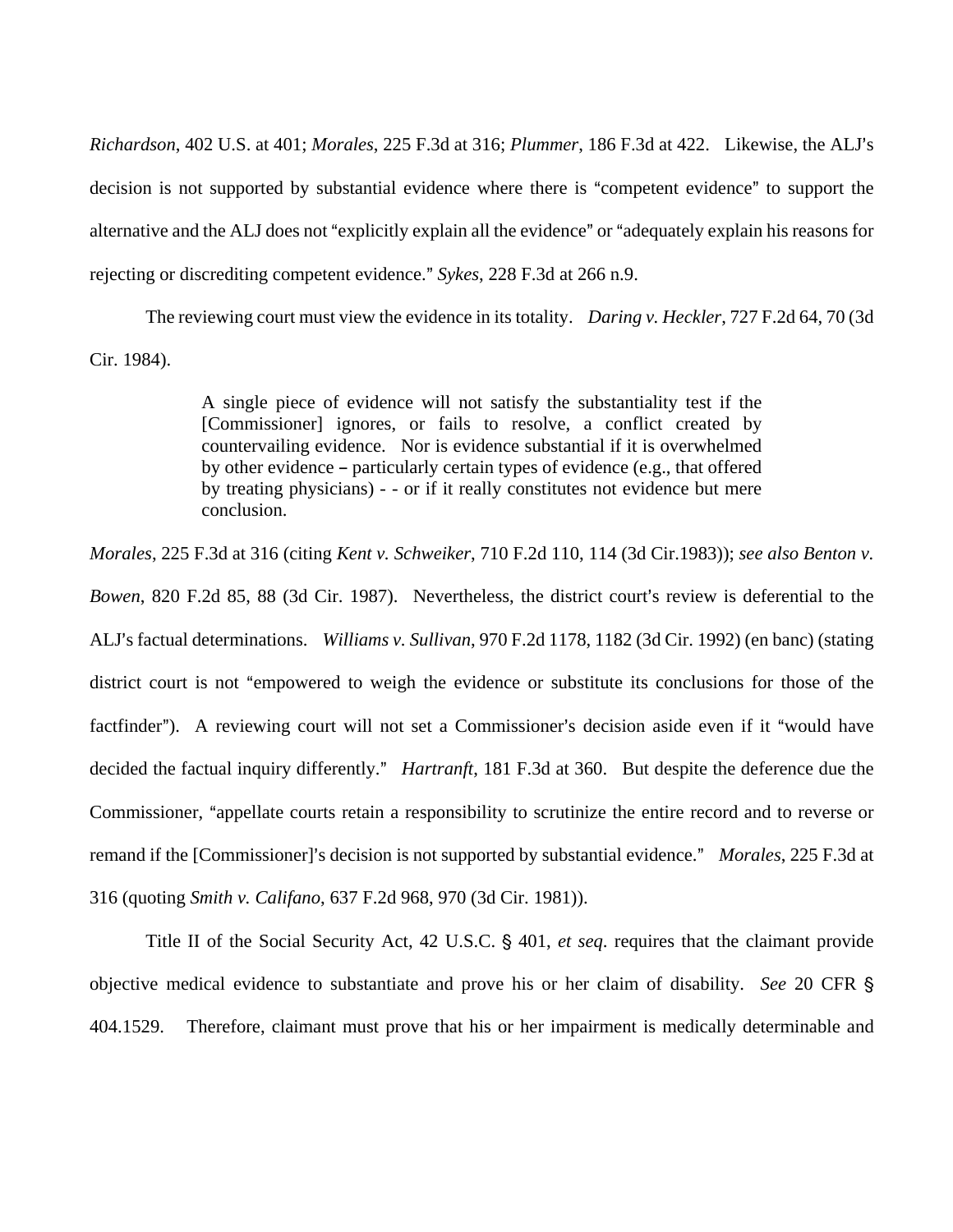cannot be deemed disabled merely by subjective complaints such as pain. A claimant's symptoms "such as pain, fatigue, shortness of breath, weakness, or nervousness, will not be found to affect . . . . [one's] ability to do basic work activities unless 'medical signs' or laboratory findings show that a medically determinable impairment(s) is present." 20 C.F.R. §404.1529(b); *Hartranft*, 181 F.3d at 362. In *Hartranft*, claimant's argument that the ALJ failed to consider his subjective findings were rejected where the ALJ made findings that claimant's claims of pain and other subjective symptoms were not consistent with the objective medical records found in the record or the claimant's own hearing testimony.

### Discussion

Plaintiff's primary argument is that the ALJ relied upon the testimony of Dr. Fechner who utilized the results of the September 2005 MRI and the February 2007 report of Dr. Merlin, while giving little weight to the reports and opinions of Dr. Dawoud.

 As a general rule, "[t]reating physician's reports should be accorded great weight, especially when their opinions reflect expert judgment based on a continuing observation of the patient's condition over a prolonged period of time."" *Plummer*, 186 F.3d at 429 . However, a treating physician's opinion may be rejected on the basis of contradictory medical evidence, or may be accorded less weight depending upon the extent to which a supporting explanation is provided for the opinion. Dr. Dawoud opines that Plaintiff is unable to do any type of work, but this finding is reserved for the Commissioner who weighs different factors. The law is clear that the opinion of a treating physician does not bind the ALJ on the issue of functional capacity. *Brown v. Astrue*, 649 F.3d 193, 196 n.2 (3d Cir. 2011). Despite Dr. Dawoud's opinion, the ALJ found that Moawad was capable of the exertional demands of sedentary work. See, 20 C.F.R. § 404.1527(d)(3).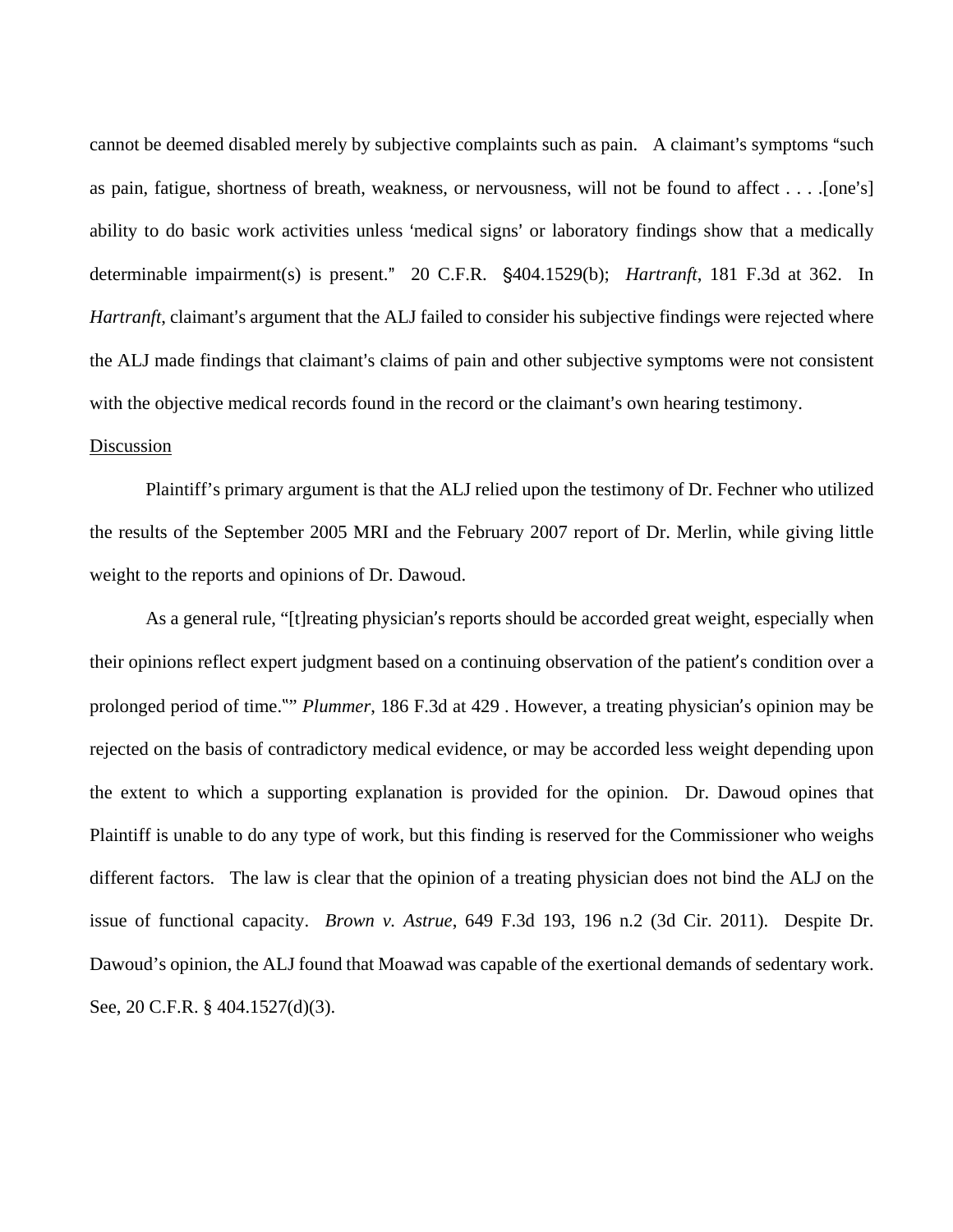Here, the ALJ gave greater weight to the objective diagnostic evidence than to the subjective complaints and evidence on which Dr. Dawoud relied. Such authority is vested with the trier of fact as the ALJ weighs contradictory evidence. Moreover, the reliability of Dr. Dawoud's report were discredited based on discrepancies between the objective findings and Plaintiff's subjective complaints, as well as the repetitiveness of his monthly progress reports. Most importantly, the ALJ did not totally ignore Dr. Dawoud's reports, the ALJ simply found the objective testing to be more reasonable to rely on.

 In addition, the ALJ found Moawad to be incredulous due to his characterization of his pain when compared to the objective evidence. The ALJ has discretion to evaluate the credibility of Plaintiff's complaints and draw a conclusion based upon medical findings and other available information. *Jenkins v. Commissioner*, 2006 U.S. App. Lexis 21295 (3d Cir. 2006). Credibility determinations are the unique province of a fact finder. *See generally Dardovitch v. Haltzman,* 190 F.3d 125 (3d Cir. 1999) (internal quotation omitted). Inasmuch as the ALJ had the opportunity to observe the demeanor and determine the credibility of Plaintiff, the ALJ's observations on these matters must be given great weight. *See Wier v. Heckler*, 734 F. 2d 955, 962 (3d Cir. 1984). *See also*, Social Security Ruling 96-7, 20 C.F.R. 404.1529 and 20 C.F.R. 416.969.

In conclusion, substantial evidence supports the ALJ's decision that Plaintiff was not disabled during the Time Period.